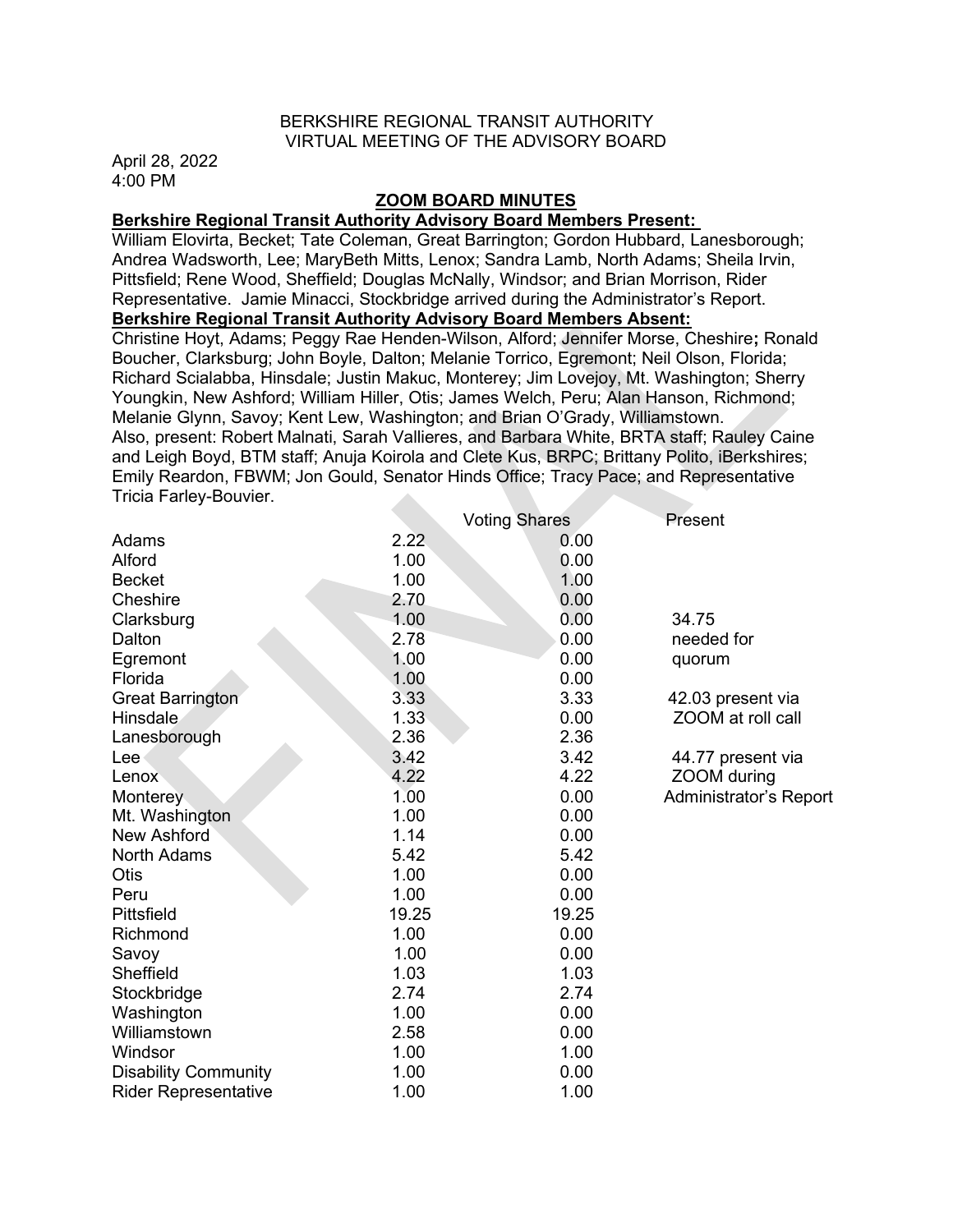# 1) ROLL CALL

S. Irvin called the ZOOM meeting to order after 4:00 PM. S. Vallieres performed a roll call of the Advisory Board Members who were present on ZOOM.

## 2) MINUTES OF THE FEBRUARY 24, 2022 MEETING - VOTE

D. McNally made a motion to accept the minutes of the February 24, 2022 meeting. T. Coleman seconded the motion. Towns were individually called, all stated aye, and the minutes were passed unanimously.

| Town                    | (2)<br><b>Minutes</b> | (4)<br>Proposed<br>Service<br>Changes | (5)<br>Administrators<br><b>Review</b> | (6) Cash<br>Reports<br>February<br>and<br>March<br>2022 | 12)<br>Adjournment |
|-------------------------|-----------------------|---------------------------------------|----------------------------------------|---------------------------------------------------------|--------------------|
| <b>Becket</b>           | Yes                   |                                       |                                        |                                                         |                    |
| Great<br>Barrington     | Yes                   |                                       |                                        |                                                         |                    |
| Lanesborough            | <b>Yes</b>            |                                       |                                        |                                                         |                    |
| Lee                     | Yes                   |                                       |                                        |                                                         |                    |
| Lenox                   | Yes                   |                                       |                                        |                                                         |                    |
| North Adams             | <b>Yes</b>            |                                       |                                        |                                                         |                    |
| Pittsfield              | <b>Yes</b>            |                                       |                                        |                                                         |                    |
| Sheffield               | Yes                   |                                       |                                        |                                                         |                    |
| Stockbridge             |                       |                                       |                                        |                                                         |                    |
| Windsor                 | Yes                   |                                       |                                        |                                                         |                    |
| Rider<br>Representative | Yes                   |                                       |                                        |                                                         |                    |
|                         |                       |                                       |                                        |                                                         |                    |

# 3) ADMINISTRATOR`S REPORT

R. Malnati shared the new Weighted Votes for the Board Members and will be reflected starting at today's meeting.

R. Malnati discussed COVID-19 and the mask mandate, was originally extended into May, but ended on April 18, 2022. The TSA would no longer require masks on transit and airlines. On this date, the BRTA stopped requiring masks, but are recommending following the CDC guidance to wear masks while indoors. Masks remain available to the riding public. As the current remote public meetings expire in July, there could be inperson Board Meetings soon.

Fixed Route Ridership is up 18.5% of almost 44,000 trips from last year. The year-todate ridership is at the 75% of pre-COVID FY20. March riders are 21% increased from last year and 9.6% over previous years

R. Malnati explained the Governor's Budget is \$90.5M for the RTA's and \$3.5M for discretionary funding. Last year, BRTA's funding was \$94M for operations. The House voted on \$94M. The budget line item the RTA's are looking for is \$94 M with \$3.5 cost of living, and \$3.5 for workforce retention. MARTA held the annual Legislative luncheon in Boston last month. As a result of this luncheon, BRTA and the Berkshire Delegation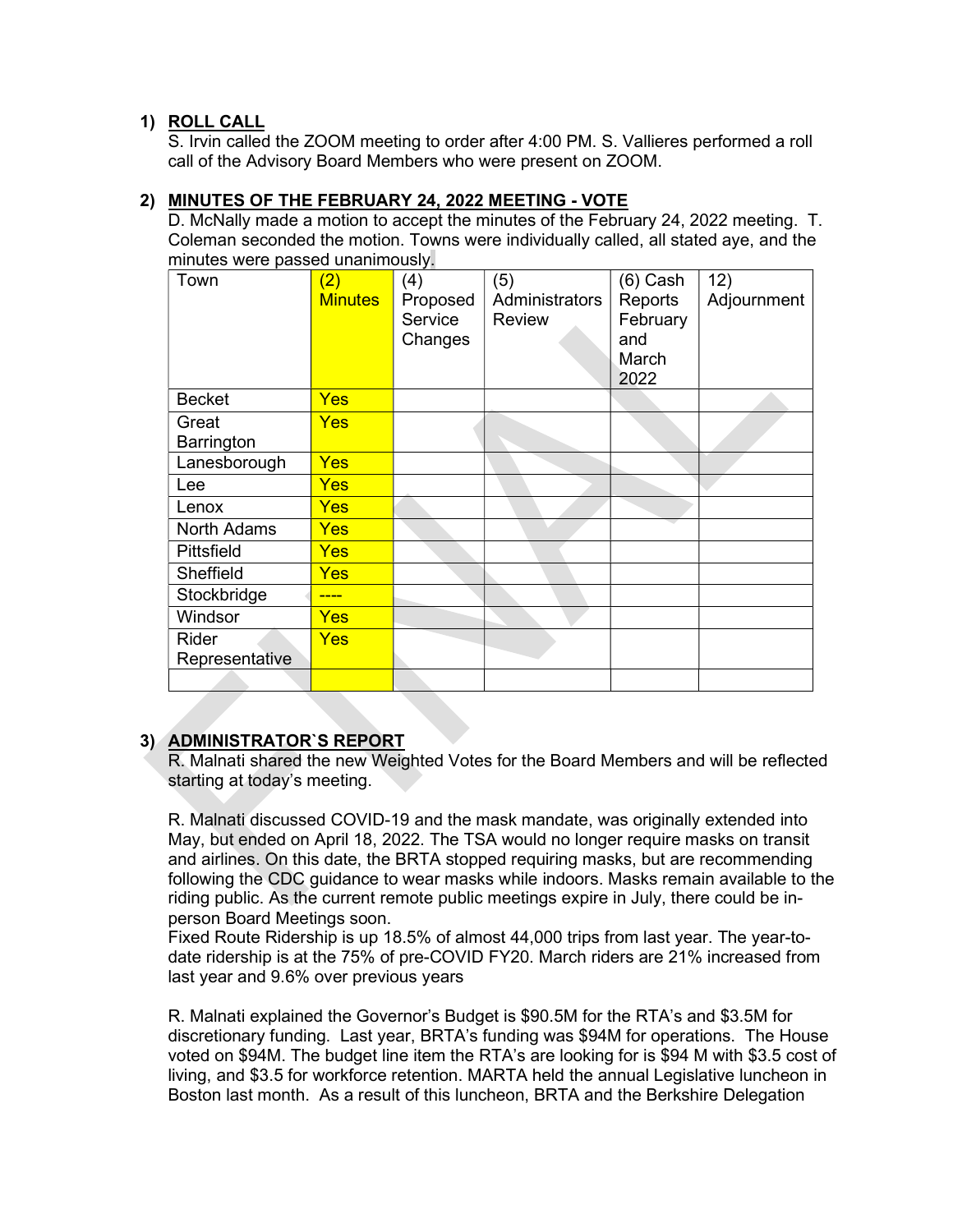were able to meet via Zoom. The meeting was attended by the BRTA Advisory Board Chair and Vice Chair, who thanked the delegation for their past and future support for the RTA.T4MA (Transportation for Massachusetts) had a zoom meeting with the BRTA, Berkshire Legislative Delegation, Western Massachusetts agencies, and local businesses. T4MA, a Boston group, learned about how it is to collaborate in the Berkshires. Now they can bring back to Boston what our needs are and how important transportation is to us.

R. Malnati stated the submission of some requirements for our Triannual Review deficiencies. BRTA was not awarded the FTA grant for maintenance items from last year and we continue to apply for State and Federal grants.

R. Malnati remarked BTM's Assistant General Manager, Accem Scott, has been working with MassHire since March, teaching a Commercial Learner's Permit (CLP) class on requirements and how to prepare for it. Twenty people started the class, ten finished, and a position was offered to one. A. Scott just finished the April class and the May class is already filled up. There were a lot of attendees from the City of Pittsfield that require a CDL for the vehicles they operate. I recorded a 3-minute Public Service Announcement at the PCTV studio outlining the services BRTA provides. The video will be aired on PCTV and posted to the BRTA's website. A PSA audio on BRTA's travel Training program was also recorded and will be inserted into the PSA rotation on WTBR radio this month.

There was discussion of the Governor's budget regarding inflation. It has been in the bill the House passed last year and that was part of the language in the amendment for this year. The RTA's were looking for a \$94M base and \$3.5M for a CPI, (Consumer Price Index) but that part of the amendment did not pass. There was discussion of the discretionary Federal grant applications for facility upgrades and electric vehicles. BRTA will continue to work with MassDOT on electrification.

### 4) PROPOSED SERVICE CHANGES – VOTE

R. Malnati discussed the Proposed Service Changes. BRTA had a collaborative meeting with Berkshire Regional Planning Commission on February 28<sup>th.</sup> There were three Zoom presentations, two in-person presentations, and a 45-day public comment period. The responses that were received (letters, emails, telephone calls) were included in the Board Packet. BRTA responded to the inquiries that needed clarifications on some points. The yellow highlights are what has changed from the initial presentation in response to the collaboration with BRPC and the public comments. Micro transit will be the Crane Avenue area to pilot and we can see what the demand is. The Paratransit fleet have extra capacity, and this will utilize the Paratransit Call Center and use RM Pay. Fares would be between three and four dollars, one way trip. There were some service questions and were clarified.

There was a discussion on the MassDOT discretionary grant for evening service and elimination of service. R. Malnati explained the BRTA is looking at our system as a whole and what makes sense for the system. The three evening routes that do make sense are the Route 1, 34 and 14. Instead of the pilot program, they will now be funded under this budget program. The elimination of Route 16 will be serviced by Routes 4 and 5B, and the Micro-transit program. These are data driven decisions to be more efficient and using the funds we have and to provide as much service as we possibly can.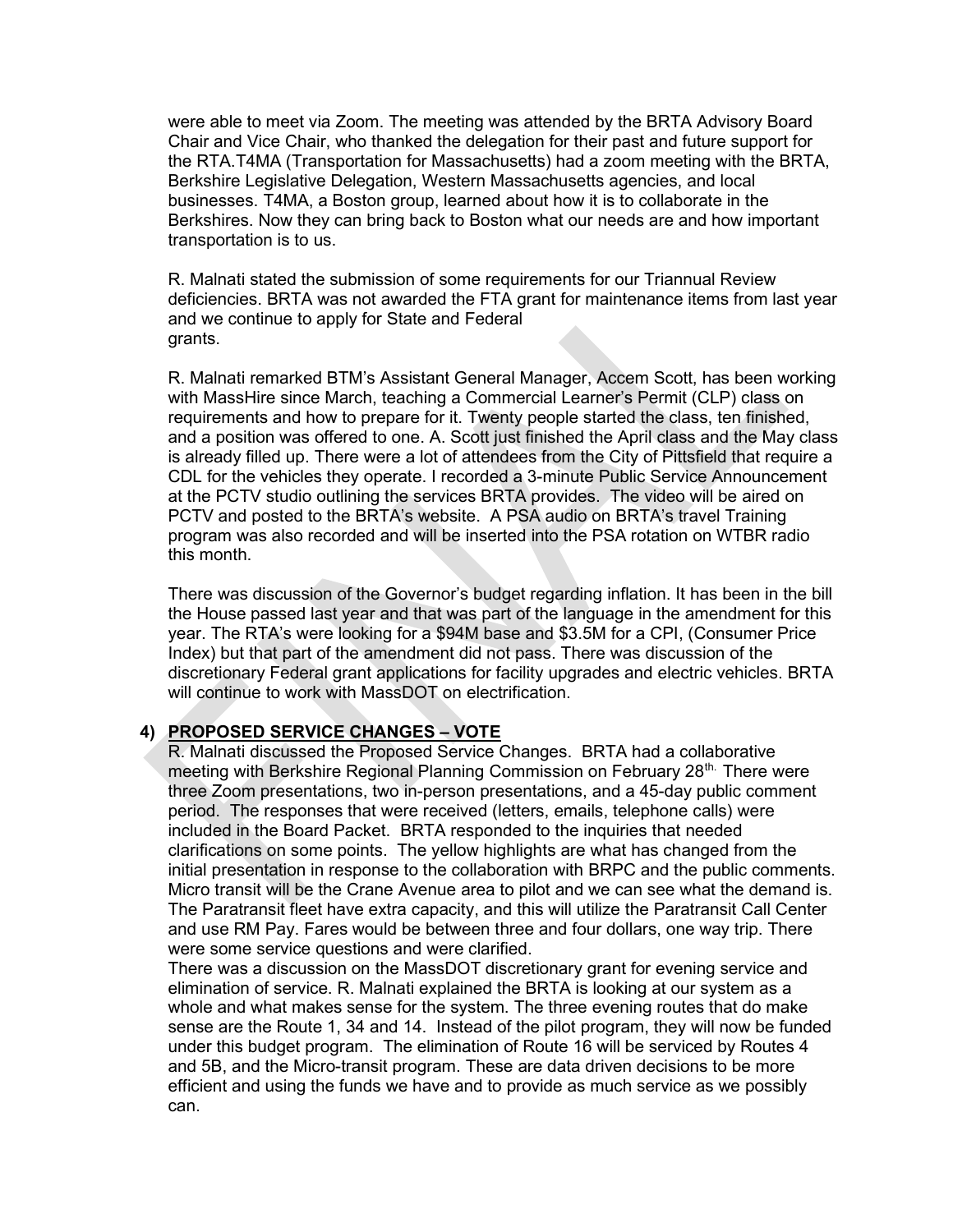There was a discussion on if the service changes were a decrease in service. D. McNally remarked I don't like us to portray what is going on with increase or decrease of service. Its effort to use data to optimize service with existing resources. There will be a decrease in service in certain areas because it was not being used and increase in other areas where it was a greater demand. It is an optimization process, not an increase, decrease in service overall. J. Gould shared his understanding from the presentation was the changes are a result of staffing shortages, financial constraints, and inefficiencies. What would you like me to take back to the Senator in terms of goals for BRTA budget FY23? R. Malnati remarked to fund the request of \$101M. \$94M is flat from what we had from last year. Last year we had a locked in fuel price at \$2.25 a gallon. Fuel costs are going to be a huge increase. When the contract expired, we went for a solicitation in January and didn't get a response back. Every time the RTA budgeted line item is increased by \$3.5M, BRTA receives a little over \$100,000. We are in a labor situation where we have collective bargaining. Those rates have gone up. How do you fix level funding and increase costs? Mr. Malnati remarked \$101M is for all RTA's. We are looking for the \$94M base, \$3.5M for CPI and \$3.5M for workforce retention. That language was in the House amendment. That will probably go on the Senate side as the House came back with \$94M which was an increase from the \$90.5 the Governor presented. R. Wood shared the MBTA budget got a CPI increase and RTA budget didn't. The CPI doesn't even begin to equate to the January inflation rate 9.5%.

There was a discussion on the BRTA budget. T. Coleman asked what happens if BRTA received an increase from the State. R. Malnati discussed work was continuing on the BRTA budget and remains conservative with State Contract funding, which may be at the \$94M level. If there is an increase, it would probably be spent on fuel and additional staff.

| Town           | (2)            | (4)               | (5)            | (6) Cash  | 12)         |
|----------------|----------------|-------------------|----------------|-----------|-------------|
|                | <b>Minutes</b> | Proposed          | Administrators | Reports   | Adjournment |
|                |                |                   |                |           |             |
|                |                | <b>Service</b>    | <b>Review</b>  | February  |             |
|                |                | <b>Changes</b>    |                | and March |             |
|                |                |                   |                | 2022      |             |
| <b>Becket</b>  |                | <b>Yes 1.00</b>   |                |           |             |
| Great          |                | 3.33<br>No.       |                |           |             |
| Barrington     |                |                   |                |           |             |
| Lanesborough   |                | <b>Yes 2.36</b>   |                |           |             |
| Lee            |                | <b>Yes 3.42</b>   |                |           |             |
| Lenox          |                | 4.22<br><b>No</b> |                |           |             |
| North Adams    |                | $Yes$ 5.42        |                |           |             |
| Pittsfield     |                | <b>Yes 19.25</b>  |                |           |             |
| Sheffield      |                | 1.03<br><b>No</b> |                |           |             |
| Stockbridge    |                | No 2.74           |                |           |             |
| Windsor        |                | <b>Yes 1.00</b>   |                |           |             |
| Rider          |                | <b>Yes 1.00</b>   |                |           |             |
| Representative |                |                   |                |           |             |

D. McNally made a motion to accept the Proposed Service Changes. B. Elovirta seconded the motion. Towns were individually called. There were seven Yes (33.45) and four No (11.32). The Proposed Service Changes for FY23 were accepted.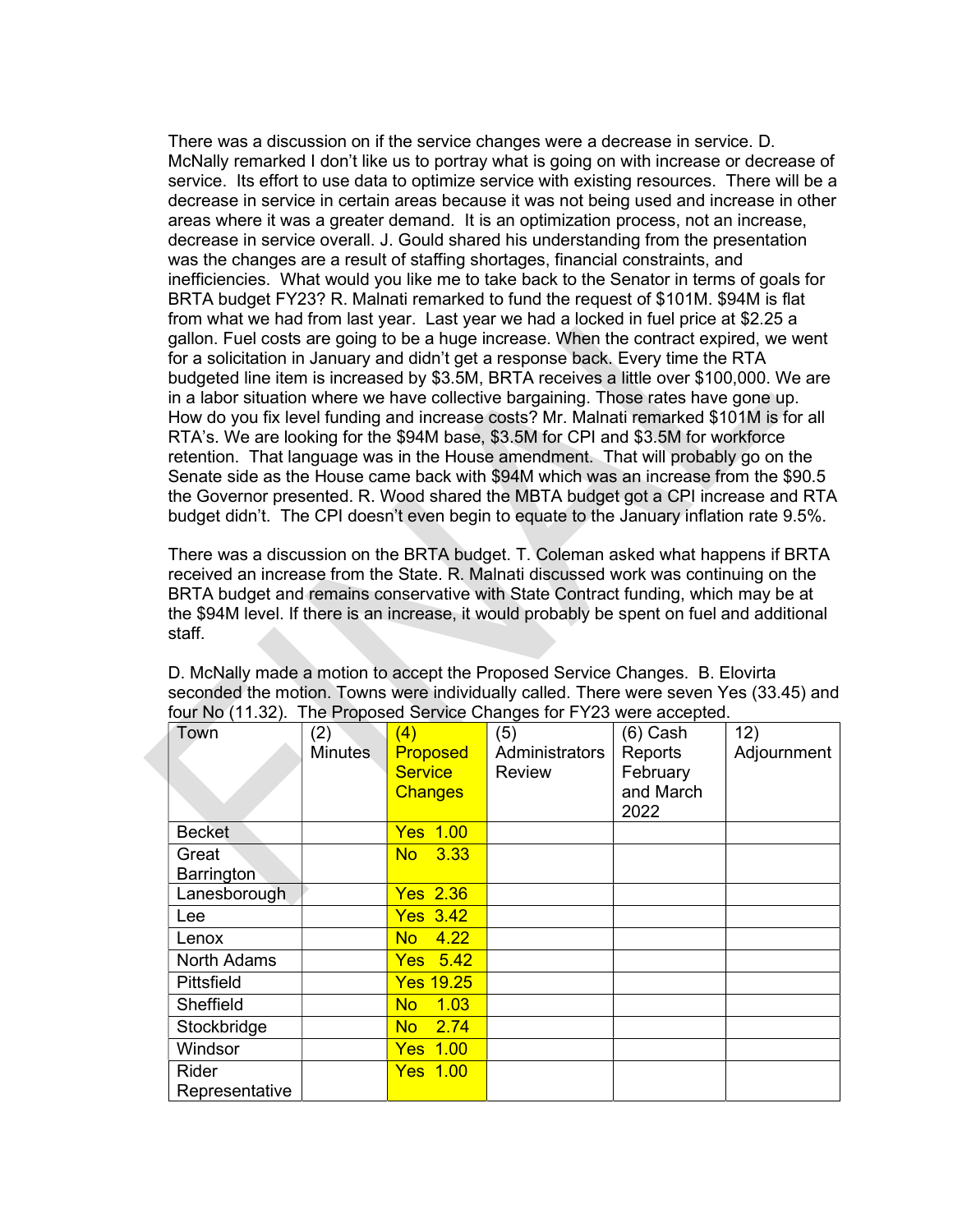## 5) ADMINISTRATORS REVIEW

S. Irvin explained the Finance Committee meets every March or early April to determine the salary for the Administrator. They are making a recommendation, given inflation, a 4% increase in salary going back to April  $1<sup>st</sup>$  when the contract goes into effect. The Board has been requiring data analysis and a scientific approach for service changes.

D. McNally made the motion for the 4% raise for the Administrator. S. Lamb seconded the motion.

There was a lengthy discussion on the Open Meeting Law and the lack of the Finance Committee meeting in open **session** (as amended on 5/26/22). There were questions on the lack of transparency of the Finance Committee and how members were in their positions. R. Wood stated "I want to go on the record and have it in the minutes that if the Open Meeting Law is not adhered to, I will file a complaint every time meetings are not posted where the public and advisory board members have access to the login information rather having to respond. I made my comments and I think there should be an election of the Finance Committee going forward and how we adhere to the Open Meeting Law." T. Coleman isn't against a 4% increase but wanted to know the rationale of how this was decided. D. McNally shared he was appointed to the Finance Committee. The annual reviews have been a discussion among the members of the Finance Committee and the Administrator. Prior to the Finance Committee meeting, there was a discussion with the Berkshire Delegation to get a sense of what they feel the direction the BRTA should be going in and get more data. The Finance Committee takes that input, his performance, and the Administrator's response to the directions that have been given the prior year. For instance, the year before last, the direction was to find some way to expand evening service and to use a more diligent deeper dig. This year the Finance Committee felt he upped his game. There was discussion of reviewing the by-laws of the Finance Committee.

| Town           | (2)<br><b>Minutes</b> | (4)<br>Proposed<br>Service<br>Changes | (5)<br><b>Administrator</b><br>'s Review Call<br>the Question | $(6)$ Cash<br>Reports<br>February<br>and March<br>2022 | 12)<br>Adjournment |
|----------------|-----------------------|---------------------------------------|---------------------------------------------------------------|--------------------------------------------------------|--------------------|
| <b>Becket</b>  |                       |                                       | <b>Yes</b>                                                    |                                                        |                    |
| Great          |                       |                                       | <b>Yes</b>                                                    |                                                        |                    |
| Barrington     |                       |                                       |                                                               |                                                        |                    |
| Lanesborough   |                       |                                       | <b>Yes</b>                                                    |                                                        |                    |
| Lee            |                       |                                       | <b>Yes</b>                                                    |                                                        |                    |
| Lenox          |                       |                                       | <b>Yes</b>                                                    |                                                        |                    |
| North Adams    |                       |                                       | Yes                                                           |                                                        |                    |
| Pittsfield     |                       |                                       | <b>Yes</b>                                                    |                                                        |                    |
| Sheffield      |                       |                                       | <b>Yes</b>                                                    |                                                        |                    |
| Stockbridge    |                       |                                       | <b>Yes</b>                                                    |                                                        |                    |
| Windsor        |                       |                                       | <b>Yes</b>                                                    |                                                        |                    |
| Rider          |                       |                                       | <b>Yes</b>                                                    |                                                        |                    |
| Representative |                       |                                       |                                                               |                                                        |                    |

| A. Wadsworth called the question. |  |
|-----------------------------------|--|
|-----------------------------------|--|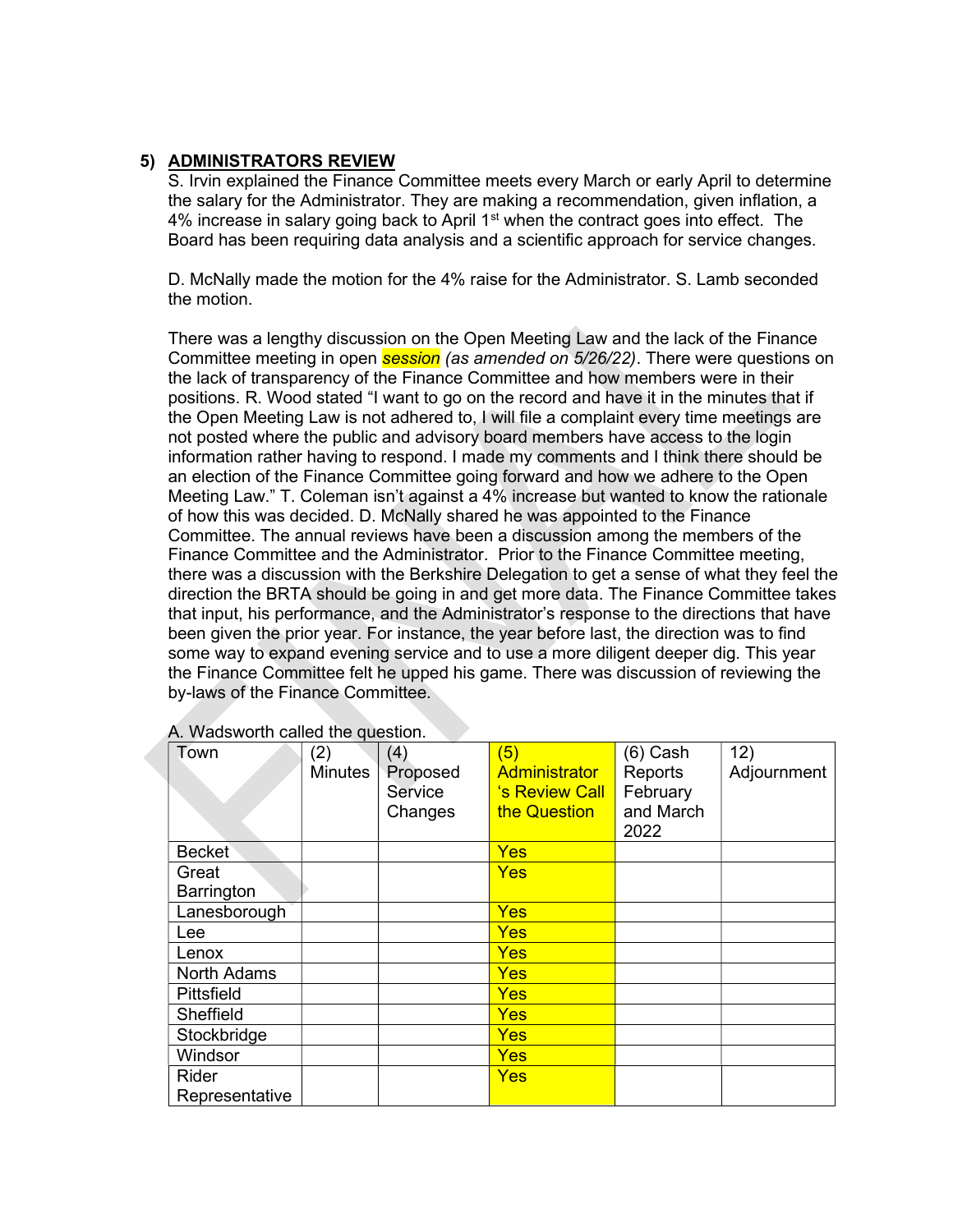S. Lamb made a motion for the 4% salary increase for the Administrator. D. McNally seconded the motion. Towns were individually called, all stated aye, the motion was accepted.

| Town           | (2)            | (4)      | (5)                   | $(6)$ Cash | 12)         |
|----------------|----------------|----------|-----------------------|------------|-------------|
|                | <b>Minutes</b> | Proposed | <b>Administrators</b> | Reports    | Adjournment |
|                |                | Service  | <b>Review</b>         | February   |             |
|                |                | Changes  |                       | and March  |             |
|                |                |          |                       | 2022       |             |
| <b>Becket</b>  |                |          | <b>Yes</b>            |            |             |
| Great          |                |          | <b>Yes</b>            |            |             |
| Barrington     |                |          |                       |            |             |
| Lanesborough   |                |          | <b>Yes</b>            |            |             |
| Lee            |                |          | Yes                   |            |             |
| Lenox          |                |          |                       |            |             |
| North Adams    |                |          | Yes                   |            |             |
| Pittsfield     |                |          | <b>Yes</b>            |            |             |
| Sheffield      |                |          | Yes                   |            |             |
| Stockbridge    |                |          | <b>Yes</b>            |            |             |
| Windsor        |                |          | <b>Yes</b>            |            |             |
| Rider          |                |          | <b>Yes</b>            |            |             |
| Representative |                |          |                       |            |             |

# 6) CASH REPORTS FOR FEBRUARY AND MARCH - VOTE

R. Malnati shared the cash reports for February and March 2022. D. McNally made a motion to accept the cash reports for February and March. J. Minacci seconded the motion. Towns were individually called, all stated aye, and the Cash Reports for February and March were passed unanimously.

| Town           | (2)            | (4)      | (5)            | $(6)$ Cash          |  |
|----------------|----------------|----------|----------------|---------------------|--|
|                | <b>Minutes</b> | Proposed | Administrators | <b>Reports</b>      |  |
|                |                | Service  | <b>Review</b>  | <b>February and</b> |  |
|                |                | Changes  |                | March 2022          |  |
| <b>Becket</b>  |                |          |                | <b>Yes</b>          |  |
| Great          |                |          |                | Yes                 |  |
| Barrington     |                |          |                |                     |  |
| Lanesborough   |                |          |                | <b>Yes</b>          |  |
| Lee            |                |          |                |                     |  |
| Lenox          |                |          |                | Yes                 |  |
| North Adams    |                |          |                | <b>Yes</b>          |  |
| Pittsfield     |                |          |                | <b>Yes</b>          |  |
| Sheffield      |                |          |                | <b>Yes</b>          |  |
| Stockbridge    |                |          |                | <b>Yes</b>          |  |
| Windsor        |                |          |                | <b>Yes</b>          |  |
| <b>Rider</b>   |                |          |                | <b>Yes</b>          |  |
| Representative |                |          |                |                     |  |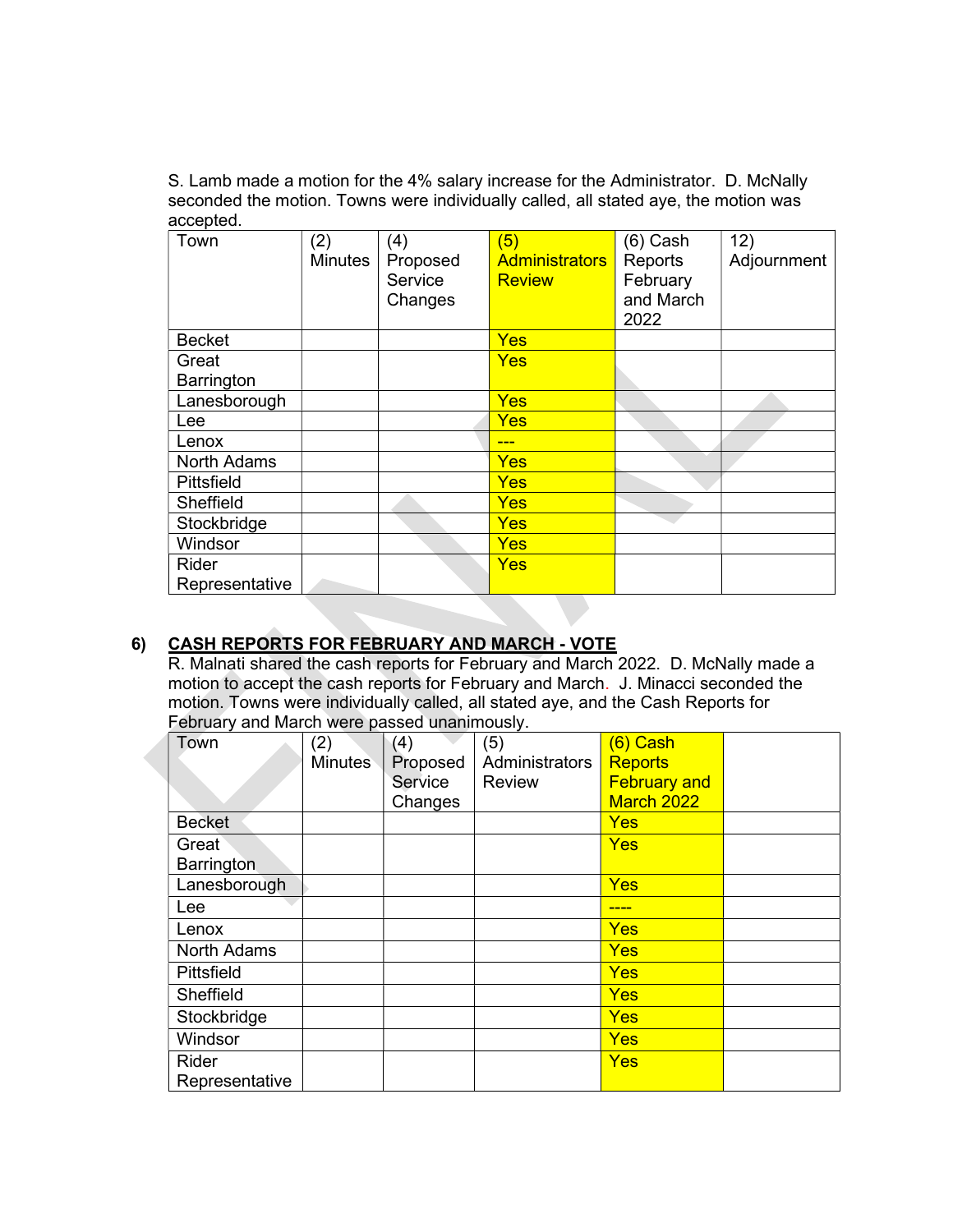# 7) BUDGET YTD

R. Malnati provided an overview of the budget through March. Fixed route and paratransit fares are both over budget. The State contract assistance, was paid a month early. Federal grants have not drawn down yet. Year to date, BRTA is \$38,000 under budget and \$48,000 over in revenue. There was a discussion if BRTA remains under budget if there could be a fare free week. R. Malnati discussed it would depend on if it stayed that way but would have to be before June  $30<sup>th</sup>$  and the issues of increases of fuel and supplies.

### 8) RIDERSHIP YTD

R. Malnati stated fixed route is up 18.5% through March, almost 44,000 extra passenger trips. March was an almost 21% increase from previous year and 10% over the year before for March. Paratransit had Increases with the ADA trips and COA and is 8,000 trips ahead of last year, 68% of pre COVID numbers.

### 9) OLD BUSINESS

None

### 10) NEW BUSINESS

R. Malnati shared Gina LePage King was hired on April 1, 2022 to work in the Information Center. R. Malnati has been appointed to the Pittsfield Taxi Commission after checking with Ethics. The Berkshire Flyer will start July 8<sup>th</sup>, with the first train out of New York leaving at 3 PM and arriving in Pittsfield at 7:12 PM. Then the Flyer will leave Pittsfield on Sunday at 3 PM to be back in New York. May is the election for the slate of officers for the Advisory Board.

## NEXT MEETING DATE/TIME

R. Malnati scheduled the next meeting, May 26, 2022 at 4 PM.

### 12) ADJOURNMENT

T. Coleman made a motion to adjourn the meeting. B. Elovirta seconded the motion. Towns were individually called, all stated aye, and the adjournment was passed.

| Towns              | (2)<br><b>Minutes</b> | (4)<br>Proposed<br>Service<br>Changes | 5)<br>Administrators<br>Review | (6) Cash<br>Reports<br>February<br>and<br>March<br>2022 | (12)<br>Adjournment |
|--------------------|-----------------------|---------------------------------------|--------------------------------|---------------------------------------------------------|---------------------|
| <b>Becket</b>      |                       |                                       |                                |                                                         | <b>Yes</b>          |
| Great              |                       |                                       |                                |                                                         | <b>Yes</b>          |
| Barrington         |                       |                                       |                                |                                                         |                     |
| Lanesborough       |                       |                                       |                                |                                                         | <b>Yes</b>          |
| Lee                |                       |                                       |                                |                                                         | <b>Yes</b>          |
| Lenox              |                       |                                       |                                |                                                         | ---                 |
| <b>North Adams</b> |                       |                                       |                                |                                                         | <b>Yes</b>          |
| Pittsfield         |                       |                                       |                                |                                                         | <b>Yes</b>          |
| Sheffield          |                       |                                       |                                |                                                         | <b>Yes</b>          |
| Stockbridge        |                       |                                       |                                |                                                         | <b>Yes</b>          |
| Windsor            |                       |                                       |                                |                                                         | <b>Yes</b>          |